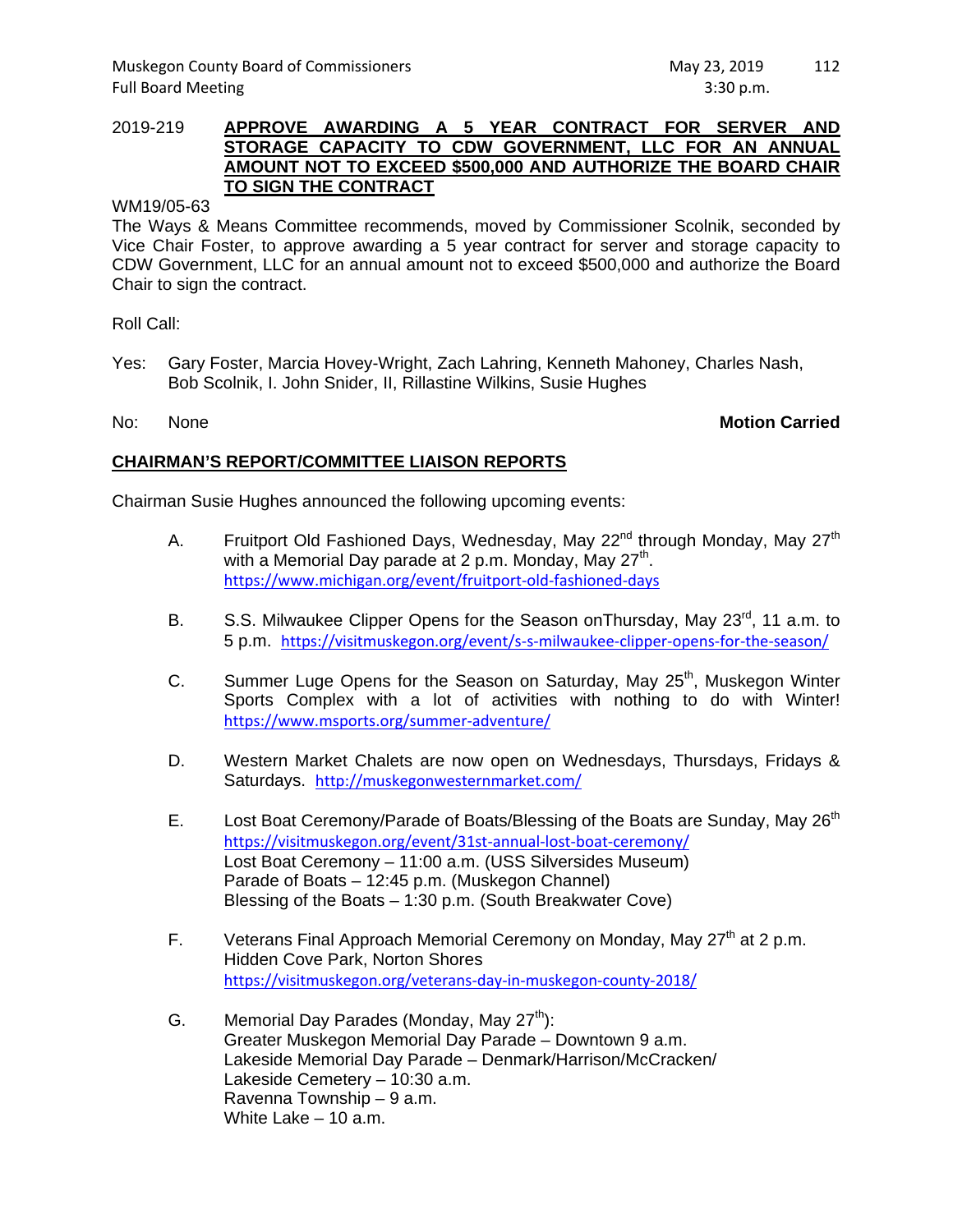| REQUEST FOR BOARD CONSIDERATION-COUNTY OF MUSKEGON                                                                                                                                                                                                                                                                                                                                  |                           |                                           |                                             |          |                    |  |  |  |  |  |
|-------------------------------------------------------------------------------------------------------------------------------------------------------------------------------------------------------------------------------------------------------------------------------------------------------------------------------------------------------------------------------------|---------------------------|-------------------------------------------|---------------------------------------------|----------|--------------------|--|--|--|--|--|
| <b>COMMITTEE</b><br>Ways and Means                                                                                                                                                                                                                                                                                                                                                  |                           | <b>BUDGETED</b><br>X                      | NON-BUDGETED                                |          | PARTIALLY BUDGETED |  |  |  |  |  |
| REQUESTING DEPARTMENT<br>Information Technology                                                                                                                                                                                                                                                                                                                                     | COMMITTEE DATE<br>5/21/19 |                                           | <b>REQUESTOR SIGNATURE</b><br>Ivan Phillips |          |                    |  |  |  |  |  |
| SUMMARY OF REQUEST (GENERAL DESCRIPTION, FINANCING, OTHER OPERATIONAL IMPACT, POSSIBLE ALTERNATIVES)                                                                                                                                                                                                                                                                                |                           |                                           |                                             |          |                    |  |  |  |  |  |
| On December 20, 2018 the Board gave approval to seek proposals for server and storage capacity.<br>Some of our servers and storage arrays are near or at the end of sustainable and or supportable<br>service life. Before pricing consideration, CDW Government LLC received the highest technical<br>score at 95% and Presidio Networked Solutions was in second at 87%.          |                           |                                           |                                             |          |                    |  |  |  |  |  |
| After review of the pricing, Presidio's position moved closer to CDW and therefore the evaluation<br>team took a closer look at the two systems to determine the best value for the County. A<br>comprehensive cost analysis including estimated future support cost and buy out terms concluded<br>that CDW would provide the best overall cost for the County over the long term. |                           |                                           |                                             |          |                    |  |  |  |  |  |
| Therefore, staff recommends awarding a 5 year contract for server and storage capacity to CDW<br>Government LLC for an amount not to exceed \$500,000 per year. This expenditure was included in<br>the capital improvement budget for 2019.                                                                                                                                        |                           |                                           |                                             |          |                    |  |  |  |  |  |
| SUGGESTED MOTION (STATE EXACTLY AS IT SHOULD APPEAR IN THE MINUTES)                                                                                                                                                                                                                                                                                                                 |                           |                                           |                                             |          |                    |  |  |  |  |  |
| Move to approve awarding a 5 year contract for server and storage capacity to CDW Government,<br>LLC for an annual amount not to exceed \$500,000 and authorize the Board Chair to sign the contract.                                                                                                                                                                               |                           |                                           |                                             |          |                    |  |  |  |  |  |
| ADMINISTRATIVE ANALYSIS (AS APPLICABLE)                                                                                                                                                                                                                                                                                                                                             |                           |                                           |                                             |          |                    |  |  |  |  |  |
| <b>HUMAN RESOURCES ANALYSIS:</b>                                                                                                                                                                                                                                                                                                                                                    |                           | <b>FINANCE &amp; MANAGEMENT ANALYSIS:</b> |                                             |          |                    |  |  |  |  |  |
|                                                                                                                                                                                                                                                                                                                                                                                     |                           |                                           |                                             |          |                    |  |  |  |  |  |
| <b>CORPORATE COUNSEL ANALYSIS:</b>                                                                                                                                                                                                                                                                                                                                                  |                           | <b>ADMINISTRATOR RECOMMENDATION:</b>      |                                             |          |                    |  |  |  |  |  |
|                                                                                                                                                                                                                                                                                                                                                                                     |                           |                                           |                                             |          |                    |  |  |  |  |  |
| If motion originates from a Statutory Board, Authority or Advisory Committee, please provide the date<br>the motion was approved by that Board/Authority/Committee<br>Date                                                                                                                                                                                                          |                           |                                           |                                             |          |                    |  |  |  |  |  |
| <b>AGENDA DATE:</b><br><b>AGENDA NO.:</b><br>20019/05.63                                                                                                                                                                                                                                                                                                                            |                           | <b>BOARD DATE:</b><br>23/19               |                                             | PAGE NO. |                    |  |  |  |  |  |